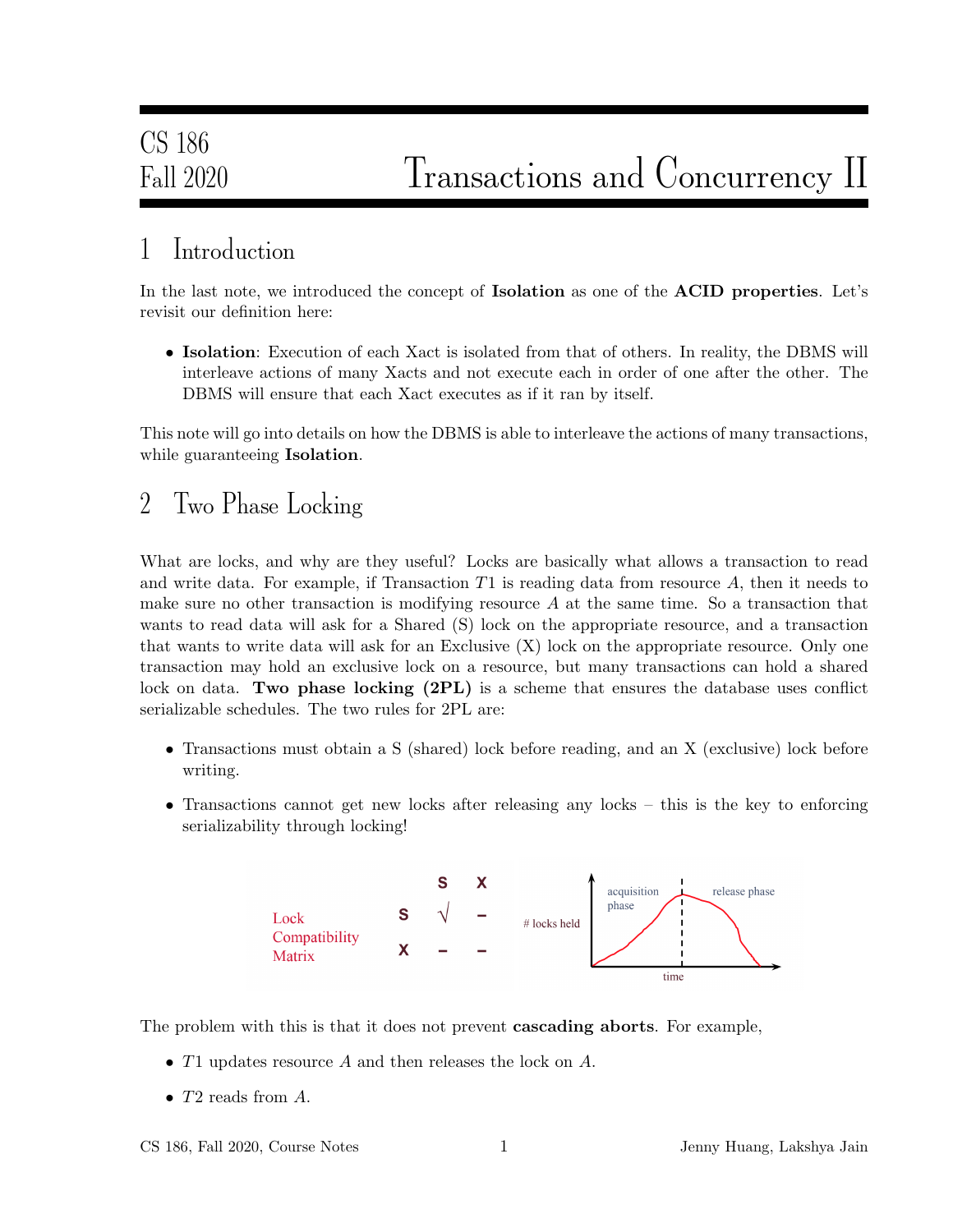- $\bullet$  T1 aborts.
- In this case, T2 must also abort because it read an uncommitted value of A.

To solve this, we will use **Strict Two Phase Locking**. Strict 2PL is the same as 2PL, except all locks get released together when the transaction completes.



### 3 Lock Management

Now we know what locks are used for and the types of locks. We will take a look at how the Lock  $Manager<sup>1</sup>$  manages these lock and unlock requests and how it decides when to grant the lock.

The LM maintains a hash table, keyed on names of the resources being locked. Each entry contains a granted set (a set of granted locks/the transactions holding the locks for each resource), lock type (S or X or types we haven't yet introduced), and a wait queue (queue of lock requests that cannot yet be satisfied because they conflict with the locks that have already been granted). See the following graphic:

|   | Granted Set   Mode | <b>Wait Queue</b>       |
|---|--------------------|-------------------------|
| А | $\{T1, T2\}$       | $T3(X) \boxtimes T4(X)$ |
|   | {T6}               | $T5(X) \boxtimes T7(S)$ |

When a lock request arrives, the Lock Manager checks if any Xact in the Granted Set or in the Wait Queue want a conflicting lock. If so, the requester gets put into the Wait Queue. If not, then the requester is granted the lock and put into the Granted Set.

In addition, Xacts can request a lock upgrade: this is when a Xact with shared lock can request to upgrade to exclusive. The Lock Manager will add this upgrade request at the front of the queue.

<sup>&</sup>lt;sup>1</sup>We will refer to the Lock Manager as LM sometimes.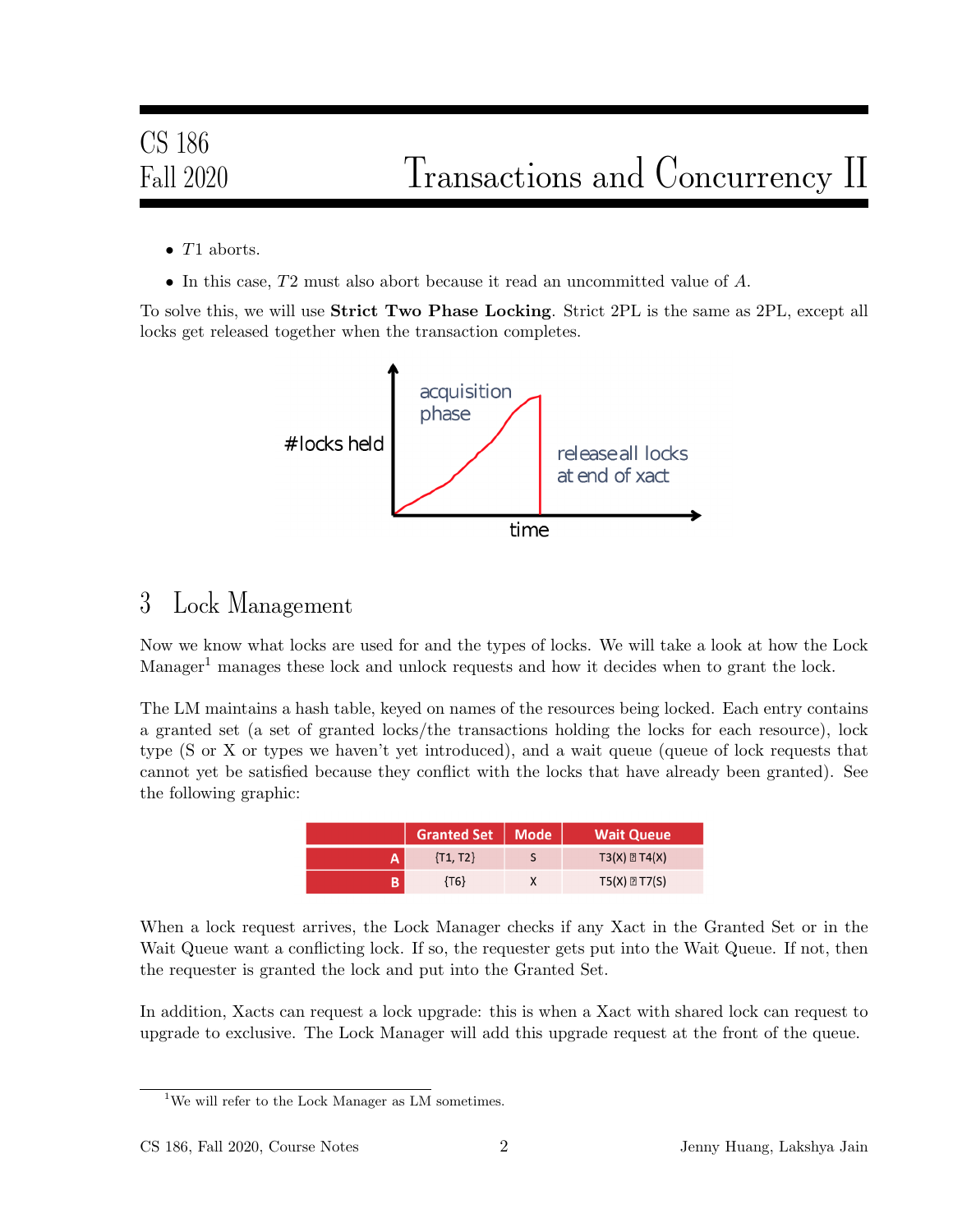Here is some pseudocode for how to process the queue; note that it doesn't explicitly go over what to do in cases of promotion etc, but it's a good overview nevertheless.

```
# If queue skipping is not allowed, here is how to process the queue
H = set of held locks on A
Q = queue of lock requests for A
def request(lock_request):
    if Q is empty and lock_request is compatible with all locks in H:
        grant(lock_request)
   else:
        addToQueue(lock_request)
def release_procedure(lock_to_release):
   release(lock_to_release)
   for lock_request in Q: # iterate through the lock requests in order
        if lock_request is compatible with all locks in H:
           grant(lock_request) # grant the lock, updating the held set
        else:
            return
```
Note that this implementation does not allow queue skipping. When a request arrives under a queue skipping implementation, we first check if you can grant the lock based on what locks are held on the resource; if the lock cannot be granted, then put it at the back of the queue. When a lock is released and the queue is processed, grant *any* locks that are compatible with what is currently held.

For an example of queue skipping and pseudocode, see the appendix. It relies on you understanding multigranulariy locking however, so make sure to read section 7 first to understand the example.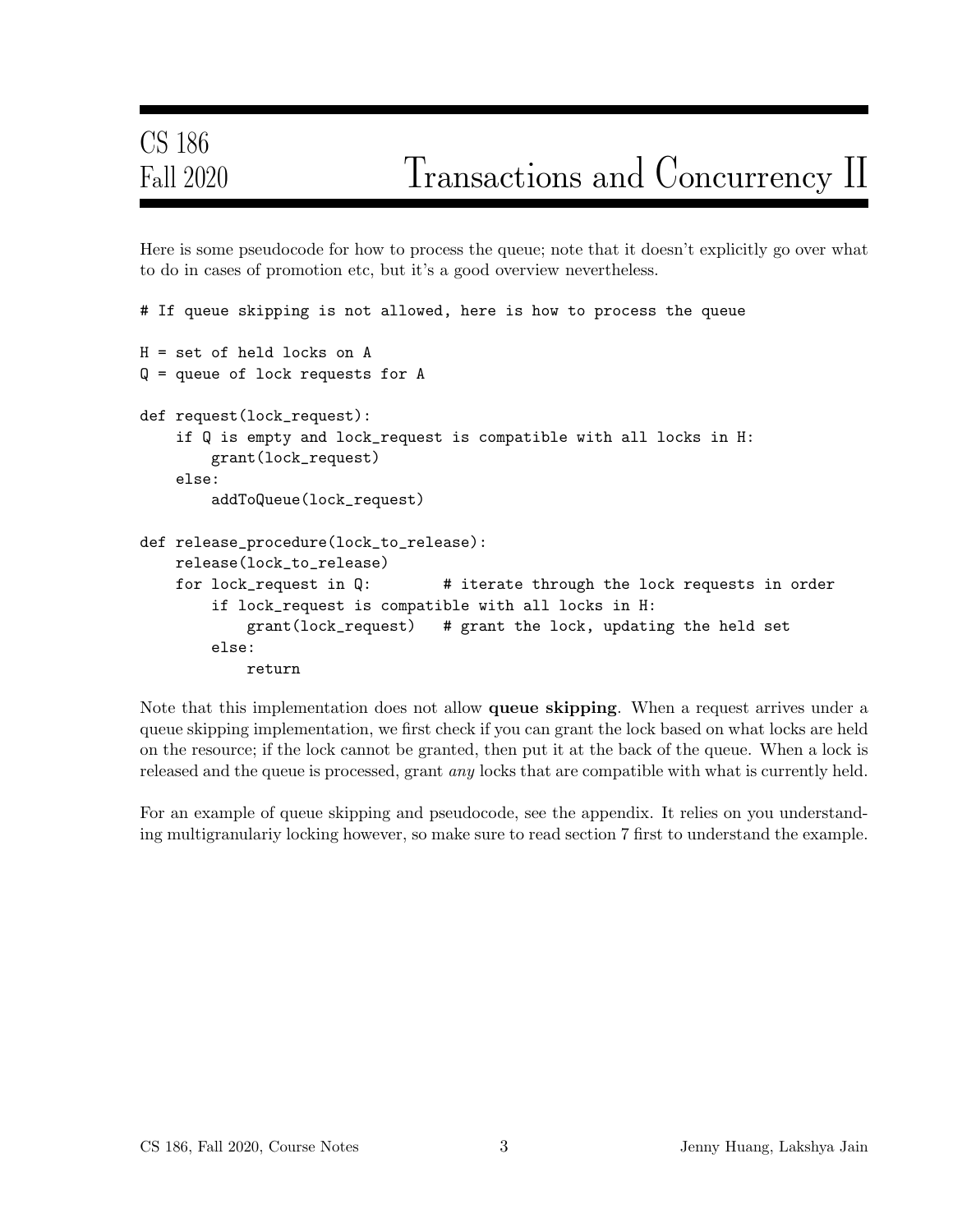## 4 Deadlock

We now have a lock manager that will put requesters into the Wait Queue if there are conflicting locks. But what happens if T1 and T2 both hold S locks on a resource and they both try upgrade to X? T1 will wait for T2 to release the S lock so that it can get an X lock while T2 will wait for T1 to release the S it can get an X lock. At this point, neither transaction will be able to get the X lock because they're waiting on each other! This is called a **deadlock**, a cycle of Xacts waiting for locks to be released by each other.

#### 4.1 Avoidance

One way we can get around deadlocks is by trying to avoid getting into a deadlock. We will assign the Xact's **priority** by its age: now - start time. If  $Ti$  wants a lock that  $Tj$  holds, we have two options:<sup>2</sup>

- Wait-Die: If  $Ti$  has higher priority,  $Ti$  waits for  $Tj$ ; else  $Ti$  aborts
- Wound-Wait: If  $Ti$  has higher priority,  $Tj$  aborts; else  $Ti$  waits



 $2<sup>2</sup>$ Important Detail: If a transaction re-starts, make sure it gets its original timestamp.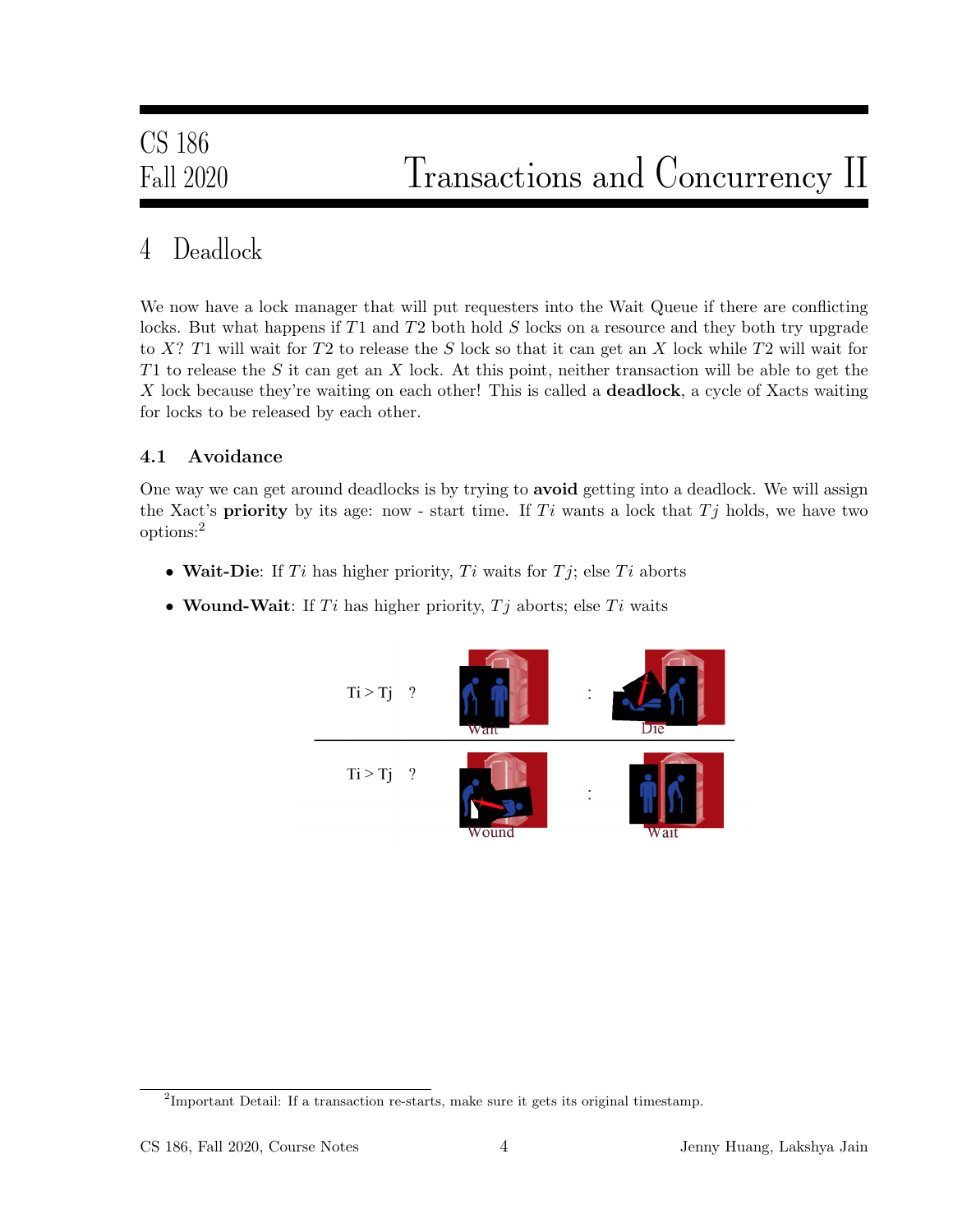#### 4.2 Detection

Although we avoid deadlocks in the method above, we end up aborting many transactions! We can instead try detecting deadlocks and then if we find a deadlock, we abort one of the transactions in the deadlock so the other transactions can continue.

We will detect deadlocks by creating and maintaining a "waits-for" graph. This graph will have one node per Xact and an edge from  $T_i$  to  $T_j$  if:

- $T_i$  holds a lock on resource X
- $T_i$  tries to acquire a lock on resource X, but  $T_j$  must release its lock on resource X before  $T_i$ can acquire its desired lock.

For example, the following graph has a edge from  $T1$  to  $T2$  because after  $T2$  acquires a lock on B, T1 tries to acquire a conflicting lock on it. Thus,  $T1$  waits for  $T2$ .



We will periodically check for cycles in a graph which indicates a deadlock. If a cycle is found - we will "shoot" a Xact in the cycle.

Important note: A "waits-for" graph is used for cycle detection and is different from the conflict dependency graph we discussed earlier (in the previous note) which was used to figure out if a transaction schedule was serializable.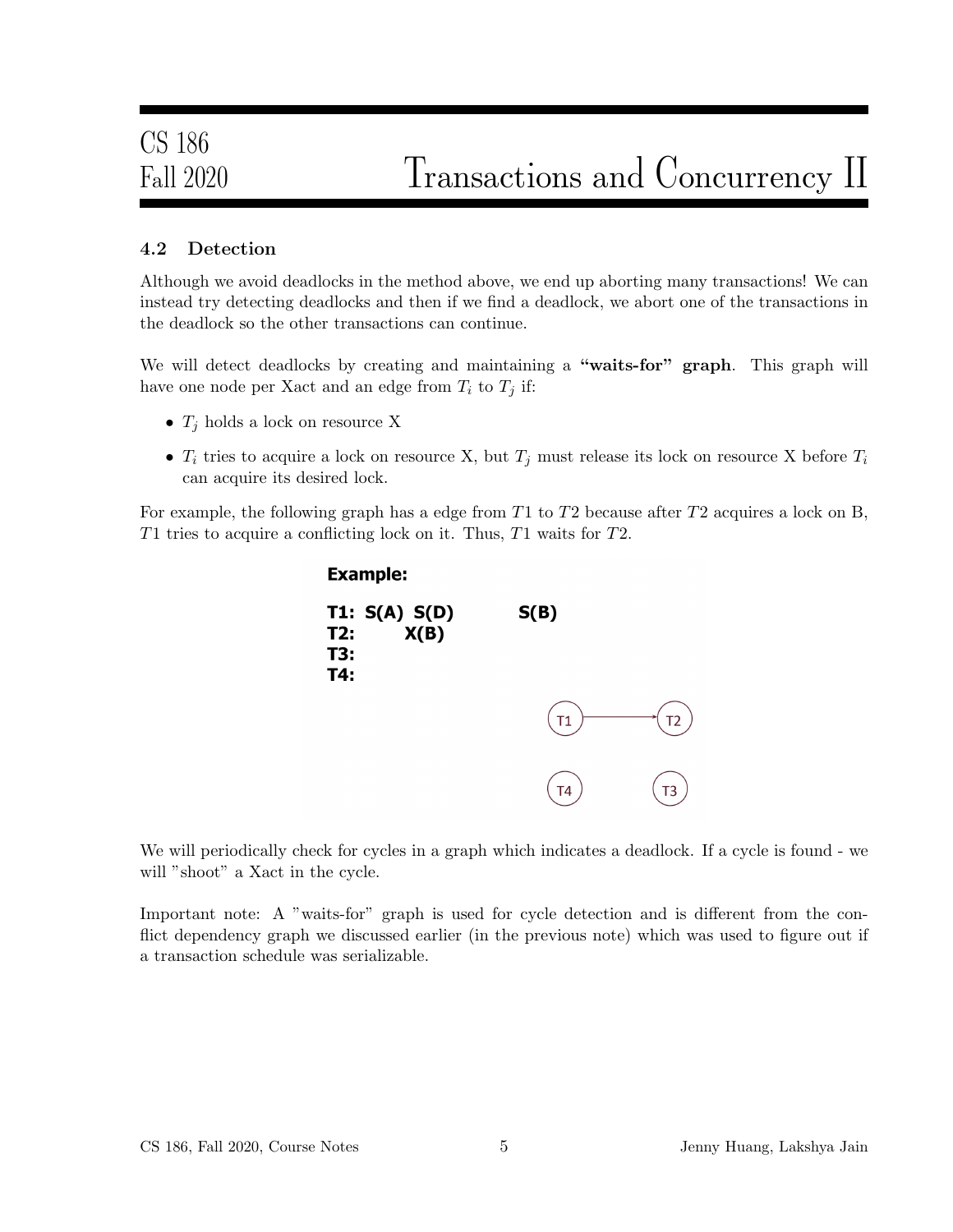### 5 Lock Granularity

So now that we understand the concept of locking, we want to figure out what to actually lock. Do we want to lock the tuple containing the data we wish to write? Or the page? Or the table? Or maybe even the entire database, so that no transaction can write to this database while we're working on it? As you can guess, the decision we make will differ greatly based upon the situation we find ourselves in.

Let us think of the database system as the tree below:



The top level is the database. The next level is the table, which is followed by the pages of the table. Finally, the records of the table themselves are the lowest level in the tree.

Remember that when we place a lock on a node, we implicitly lock all of its children as well (intuitively, think of it like this: if you place a lock on a page, then you're implicitly placing a lock on all the records and preventing anyone else from modifying it). So you can see how we'd like to be able to specify to the database system exactly which level we'd really like to place the lock on. That's why multigranularity locking is important; it allows us to place locks at different levels of the tree.

We will have the following new lock modes:

- IS: Intent to get S lock(s) at finer granularity.
- IX: Intent to get X lock(s) at finer granularity. Note: that two transactions can place an IX lock on the same resource – they do not directly conflict at that point because they could place the X lock on two different children! So we leave it up to the database manager to ensure that they don't place X locks on the same node later on while allowing two IX locks on the same resource.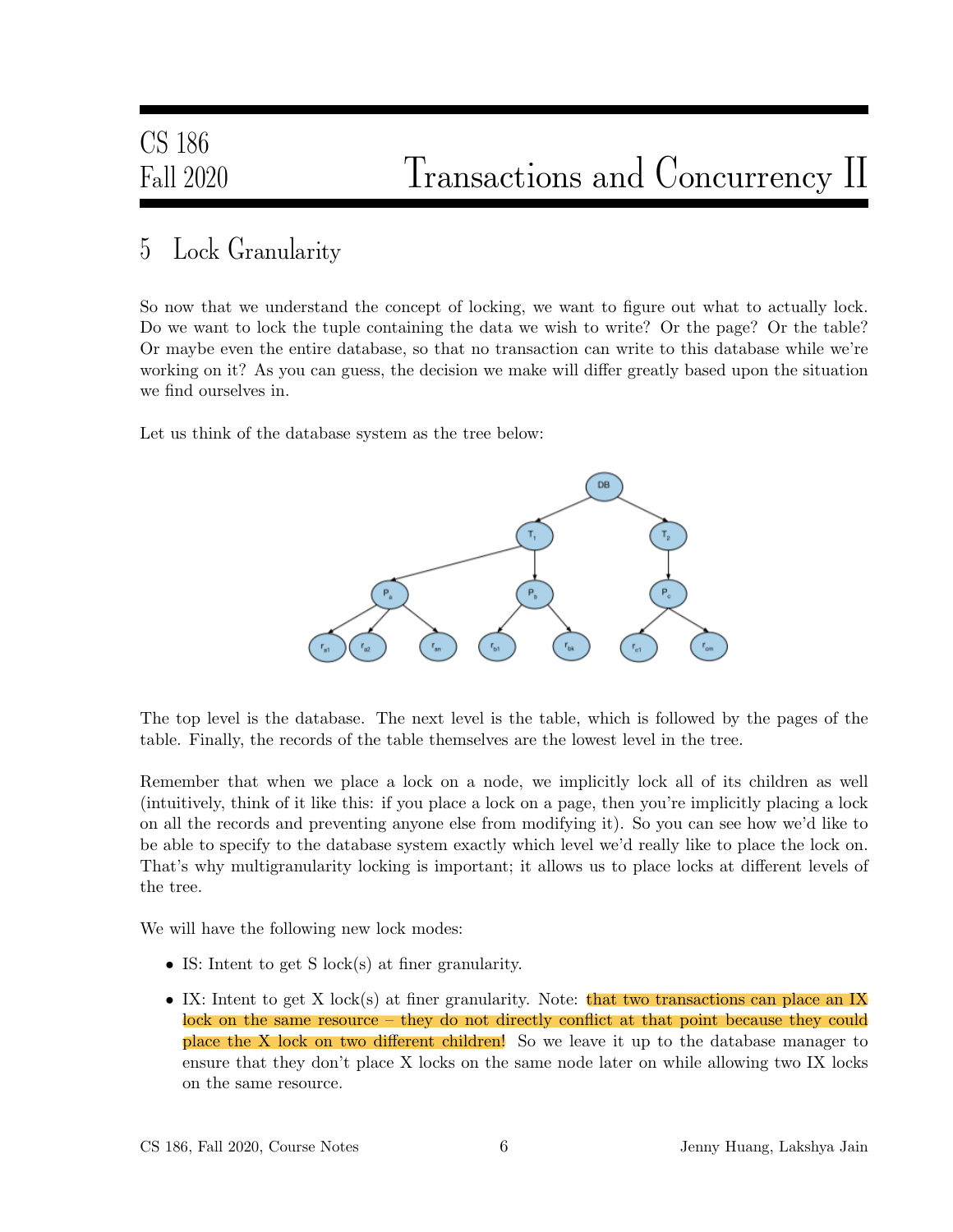• SIX: Like S and IX at the same time. This is useful if we want to prevent any other transaction from modifying a lower resource but want to allow them to read a lower level. Here, we say that at this level, I claim a shared lock; now, no other transaction can claim an exclusive lock on anything in this sub-tree (however, it can possibly claim a shared lock on something that is not being modified by this transaction–i.e something we won't place the X lock on. That's left for the database system to handle).

Interestingly, note that no other transaction can claim an S lock on the node that has a SIX lock, because that would place a shared lock on the entire tree by two transactions, and that would prevent us from modifying anything in this sub-tree. The only lock compatible with SIX is IS.

Here is the compatibility matrix below; interpret the axes as being transaction T1 and transaction T2. As an example, consider the entry  $X, S -$  this means that it is not possible for T1 to hold an X lock on a resource while T2 holds an S lock on the same resource. NL stands for no lock.

| Mode $NL$ IS $IX$ S SIX X |  |  |                                        |  |
|---------------------------|--|--|----------------------------------------|--|
|                           |  |  | NL   Yes   Yes   Yes   Yes   Yes   Yes |  |
|                           |  |  | IS   Yes   Yes   Yes   Yes   Yes   No  |  |
|                           |  |  | $IX$ Yes Yes Yes No No No              |  |
|                           |  |  | S Yes Yes No Yes No No                 |  |
| SIX Yes Yes No No No No   |  |  |                                        |  |
|                           |  |  | X   Yes   No   No   No   No   No       |  |

#### 5.1 Multiple Granularity Locking Protocol

- 1. Each Xact starts from the root of the hierarchy.
- 2. To get S or IS lock on a node, must hold IS or IX on parent node.
- 3. To get X or IX on a node, must hold IX or SIX on parent node.
- 4. Must release locks in bottom-up order.
- 5. 2-phase and lock compatibility matrix rules enforced as well
- 6. Protocol is correct in that it is equivalent to directly setting locks at leaf levels of the hierarchy.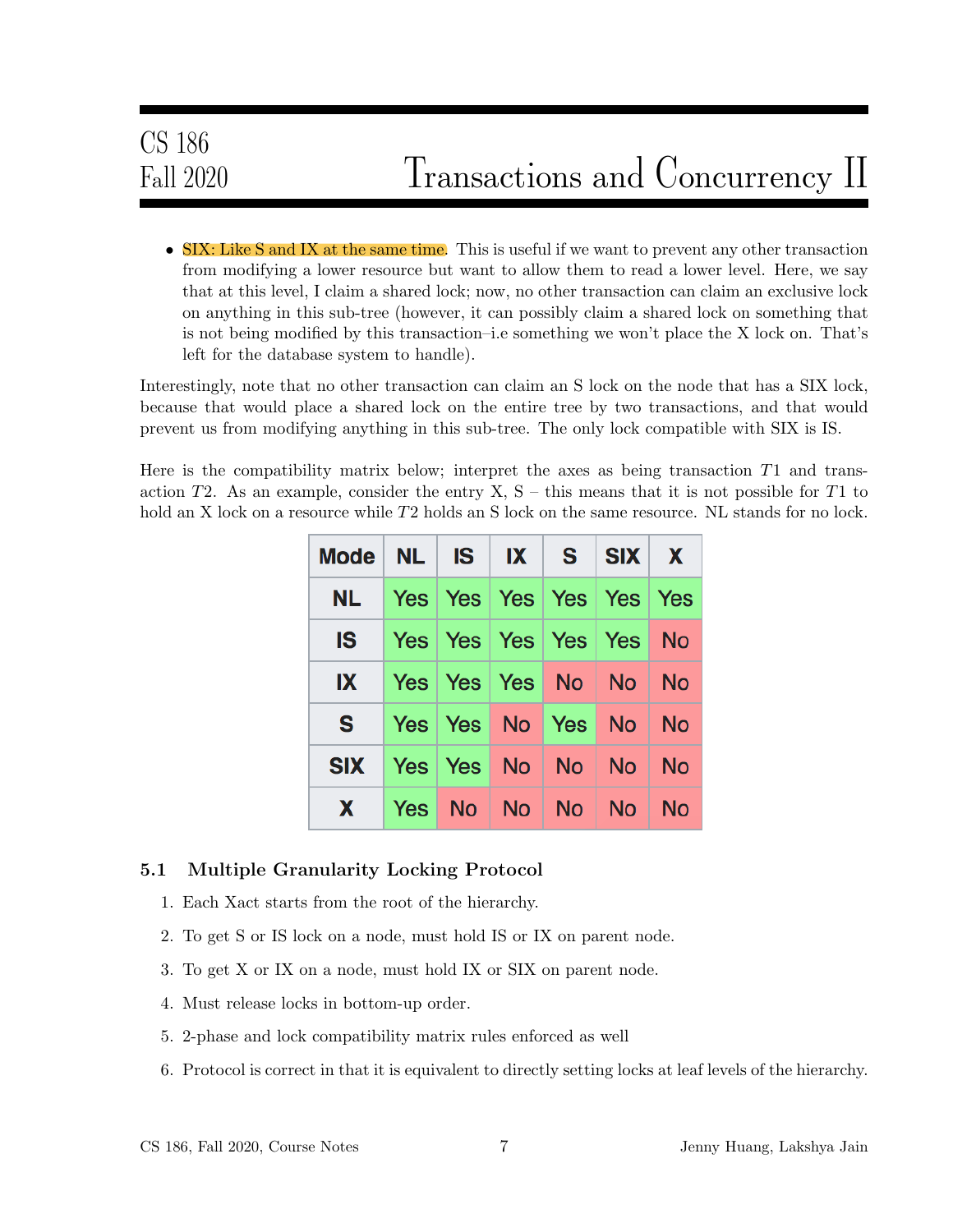## Appendix

We now provide a formal proof for why the presence of a cycle in the waits-for graph is equivalent to the presence of a deadlock.

We use  $\alpha_i(R_i)$  to represent the lock request of lock type  $\alpha_i$  on the resource  $R_i$  by transaction  $T_i$ .

We use  $\beta_{ij}(R_i)$  to represent a lock held of the lock type  $\beta_{ij}$  on the resource  $R_i$  by transaction  $T_j$ .

Definition 1. Deadlock

A deadlock is a sequence of transactions (with no repetitions)  $T_1, \ldots, T_k$  such that:

- for each  $i \in [1, k)$ ,  $T_i$  is requesting a lock  $\alpha_i(R_i)$ ,  $T_{i+1}$  holds the lock  $\beta_{i,i+1}(R_i)$ , and  $\alpha_i$  and  $\beta_{i,i+1}$  are incompatible, and
- $T_k$  is requesting a lock  $\alpha_k(R_k)$ ,  $T_1$  holds the lock  $\beta_{k,1}(R_k)$ , and  $\alpha_k$  and  $\beta_{k,1}$  are incompatible.

#### Definition 2. Waits-for Graph

Let  $T = \{T_1, \ldots, T_n\}$  be the set of transactions and let  $D_i \subseteq T$  be defined as follows:

- if  $T_i$  is blocked while requesting some lock  $\alpha_i(R_i)$ , then  $D_i$  is the set of transactions  $T_j$  that hold locks  $\beta_{ij}(R_i)$  where  $\alpha_i$  and  $\beta_{ij}$  are incompatible,
- otherwise,  $D_i = \emptyset$ .

The waits-for graph is the directed graph  $G = (V, E)$  with  $V = \{1, \ldots, n\}$  and  $E = \{(i, j) : T_j \in$  $D_i$ .

**Theorem.** There is a simple cycle in the waits-for graph  $G \iff$  there is a deadlock.

*Proof.* Assume there is a simple cycle  $C = \{(i_1, i_2), \ldots, (i_{k-1}, i_k), (i_k, i_1)\} \subseteq E$ .

By definition of the waits-for graph,  $(i, j) \in E \iff T_j \in D_i$ , or alternatively, that  $T_j$  holds a lock  $\beta_{ij}(R_i)$  while  $T_i$  is blocked requesting  $\alpha_i(R_i)$ , and  $\alpha_i$  and  $\beta_{ij}$  are incompatible.

Therefore,  $(i_j, i_{j+1}) \in C \subseteq E \iff T_{i_{j+1}}$  holds a lock  $\beta_{i_j i_{j+1}}(R_{i_j})$  while  $T_{i_j}$  is blocked requesting  $\alpha_{i_j}(R_{i_j})$ , where  $\alpha_{i_j}$  and  $\beta_{i_j i_{j+1}}$  are incompatible. A similar result holds for  $(i_k, i_1)$ .

But this is simply the definition of a deadlock on the transactions  $T_{i_1}, \ldots, T_{i_k}$ , so we have our result.  $\Box$